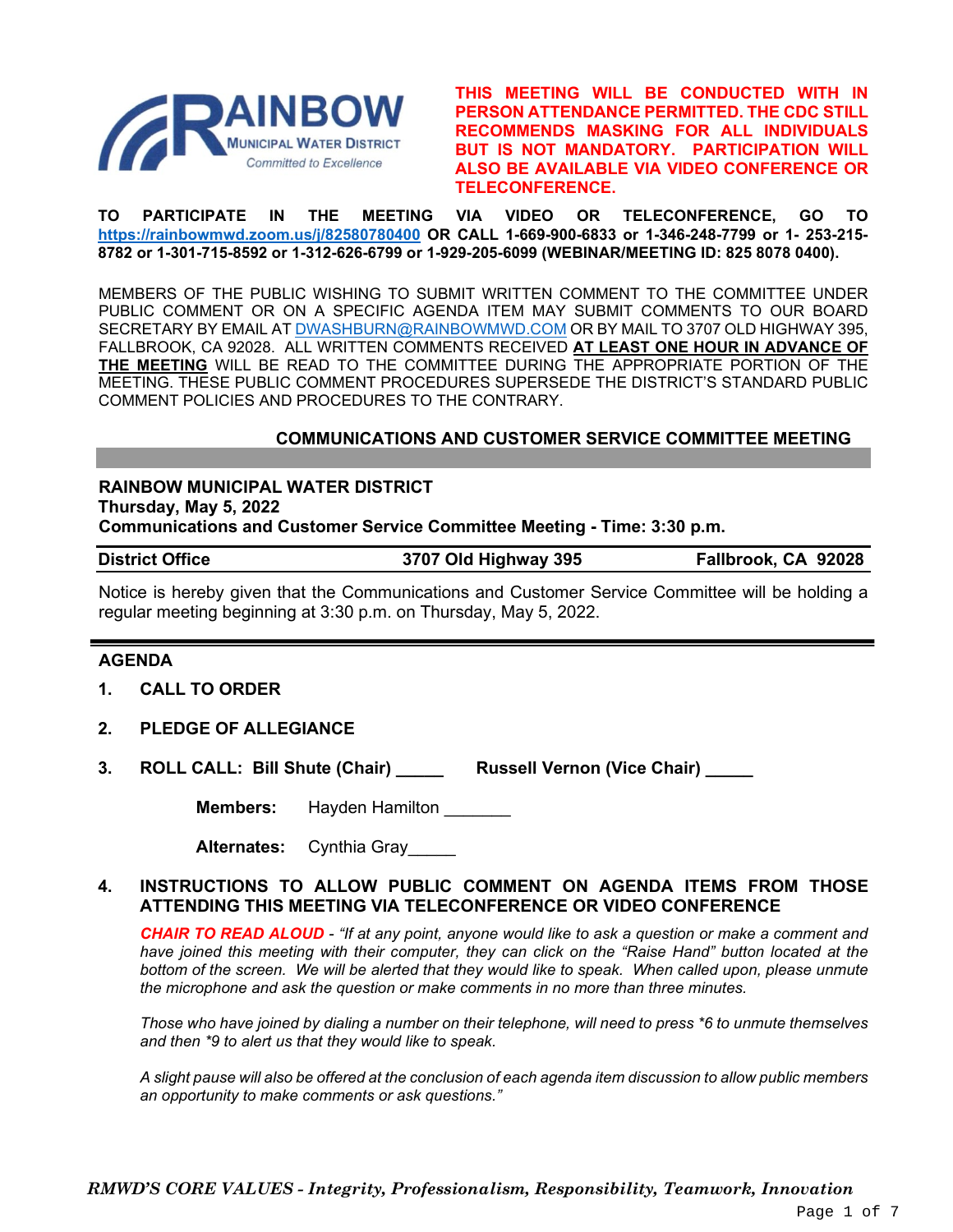- **5. SEATING OF ALTERNATES**
- **6. ADDITIONS/DELETIONS/AMENDMENTS TO THE AGENDA (Government Code §54954.2)**
- **7. PUBLIC COMMENT RELATING TO ITEMS NOT ON THE AGENDA (Limit 3 Minutes)**
- **\*8. APPROVAL OF MINUTES A.** April 7, 2022
- **9. GENERAL MANAGER COMMENTS**
- **10. COMMITTEE MEMBER COMMENTS**
- **11. CUSTOMER SURVEY UPDATE**
- **12. COMMITTEE MEMBER RECRUITMENT UPDATE**
- **13. COMMUNITY EVENT PARTICIPATION UPDATE**
- **14. AVOCADO FESTIVAL UPDATE**
- **15. CROSS-CONNECTION OUTREACH UPDATE**
- **16. CALL VOLUME UPDATE**
- **17. TOWN HALL MEETING UPDATE**
- **18. SHUTOFFS UPDATE**
- **19. PUBLIC COMMUNICATIONS AND RELATED MEDIA STORIES**
- **20. LIST OF SUGGESTED AGENDA ITEMS FOR THE NEXT SCHEDULED COMMUNICATIONS AND CUSTOMER SERVICE COMMITTEE MEETING**
- **21. ADJOURNMENT**

**ATTEST TO POSTING:**

Pam Maar

Pam Moss Secretary of the Board

4-27-22 @ 10:00 a.m. Date and Time of Posting Outside Display Cases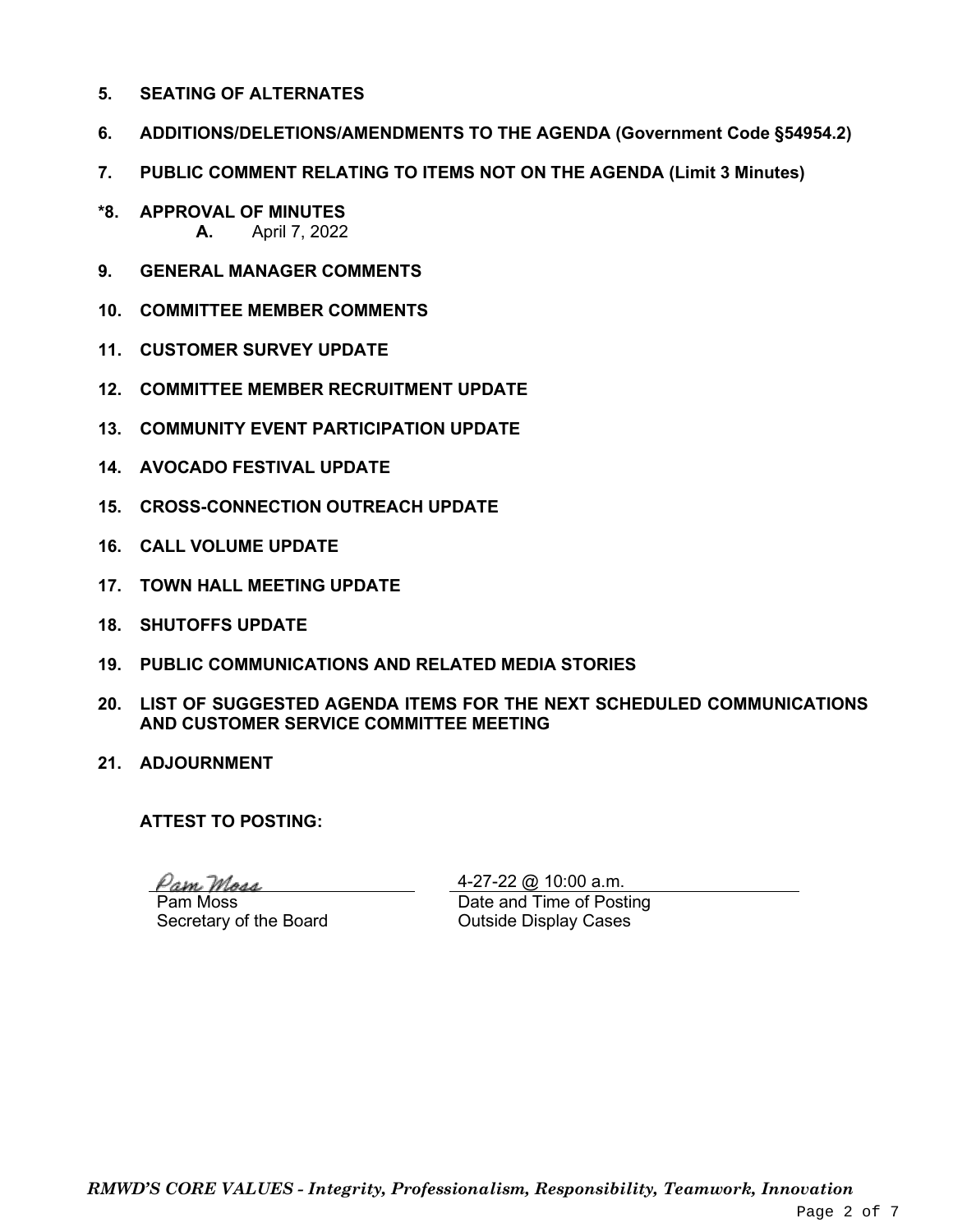### **MINUTES OF THE COMMUNICATIONS AND CUSTOMER SERVICE COMMITTEE MEETING OF THE RAINBOW MUNICIPAL WATER DISTRICT APRIL 7, 2022**

**1. CALL TO ORDER –** The Communications and Customer Service Committee Meeting of the Rainbow Municipal Water District on April 7, 2022 was called to order by Chairperson Shute at 3:30 p.m. in the Board Room of the District, 3707 Old Highway 395, Fallbrook, CA 92028. *(All meetings are being held with in-person attendance following County and State COVID guidelines as well as virtually.)* Chairperson Shute presiding.

### **2. PLEDGE OF ALLEGIANCE**

### **3. ROLL CALL:**

- **Present:** Member Hamilton, Member Shute, Member Vernon *(via video conference)*.
- **Also Present:** General Manager Kennedy, Executive Assistant Washburn, Finance Manager Largent, Information Technology Manager Khattab.

Absent: Alternate Gray.

Two members of the public were present in person, via teleconference or video conference.

### **4. INSTRUCTIONS TO ALLOW PUBLIC COMMENT ON AGENDA ITEMS FROM THOSE ATTENDING THIS MEETING VIA TELECONFERENCE OR VIDEO CONFERENCE**

Mr. Shute read aloud the instructions for those attending the meeting via teleconference or video conference.

### **5. SEATING OF ALTERNATES**

There were no alternates seated.

### **6. ADDITIONS/DELETIONS/AMENDMENTS TO THE AGENDA (Government Code §54954.2)**

There were no amendments to the agenda.

### **7. PUBLIC COMMENT RELATING TO ITEMS NOT ON THE AGENDA (Limit 3 Minutes)**

There were no comments.

### **\*8. APPROVAL OF MINUTES**

**A.** March 3, 2022

*Motion:* 

*To approve the minutes.*

*Action: Approve, Moved by Member Hamilton, Seconded by Member Vernon.*

Page 1 of 5 20220407\_draft.docx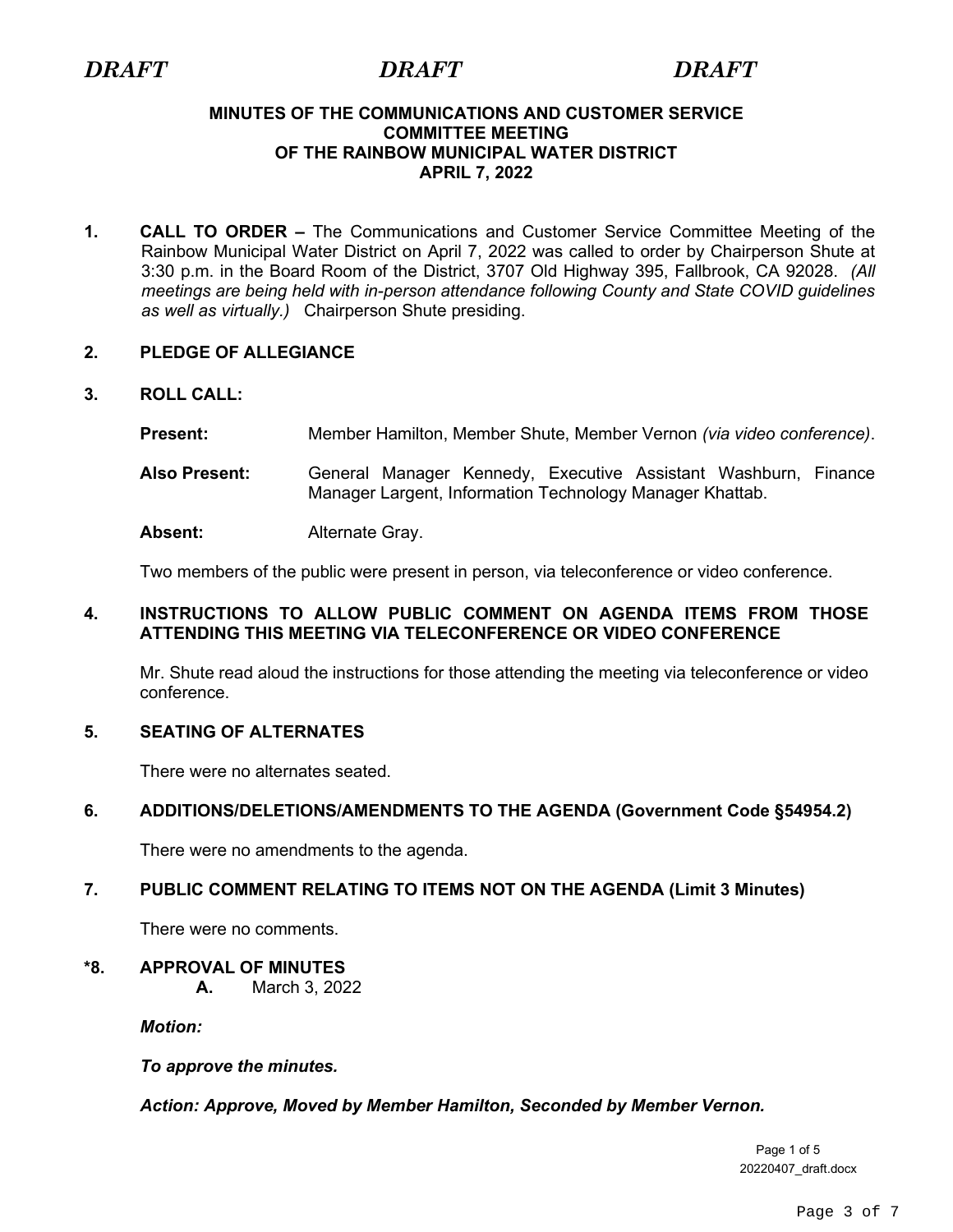*Vote: Motion carried by unanimous roll call vote (summary: Ayes = 3).*

*Ayes: Member Hamilton, Member Shute, Member Vernon.*

### *Absent: Alternate Gray.*

### **9. GENERAL MANAGER COMMENTS**

Mr. Kennedy announced the Association of California Water Agencies have notified the District that RMWD was a finalist for one of their innovation program awards for the Heli-Hydrant project. He noted Director Gasca will be participating in the panel on behalf of the District and that should RMWD be selected, the committee will be updated accordingly.

Mr. Kennedy reported he was invited by the Superintendent to represent RMWD at the Bonsall West Elementary School at an event at which the school was being recognized for supporting military families. He stated all four Bonsall schools were recognized. It stated it was a great event and opportunity to represent the District.

Mr. Vernon asked whether RMWD has researched locations at which more Heli-Hydrants could be installed. Mr. Kennedy confirmed staff actively continues to look into potential locations throughout the district boundaries. Mr. Vernon inquired as to the costs associated with the Heli-Hydrants. Mr. Kennedy answered the first one cost approximately \$150,000; however, additional ones may cost significantly less now that staff has an indication of what part of the work can be conducted by in-house. Mr. Vernon stated it may be worth \$500,000 to have enough of these installed throughout the RMWD's boundaries. Mr. Kennedy agreed.

### *Discussion returned from Item #10.*

Mr. Kennedy mentioned RMWD held a barbeque event with all the employees to celebrate the completion of the Water Service Upgrade Project (WSUP).

### *Discussion returned to Item #10.*

### **10. COMMITTEE MEMBER COMMENTS**

Mr. Shute stated he attended a local road association meeting at which questions were asked. He inquired as to whether the letters related to backflow devices contained all the options available to the customers should their backflow device fail. Ms. Largent confirmed this information is provided in the backflow notices, including the steps that can be taken should the customer no longer wish to have a device.

Mr. Shute also inquired as to a collection of water possibly coming from the Morro Reservoir. Mr. Kennedy offered to have staff investigate this matter.

Mr. Shute asked about the steel plates along Olive Hill. Ms. Largent explained these were related to a FPUD job, not RMWD.

*Discussion returned to Item #9.*

*Discussion returned from Item #9.*

Page 2 of 5 20220407\_draft.docx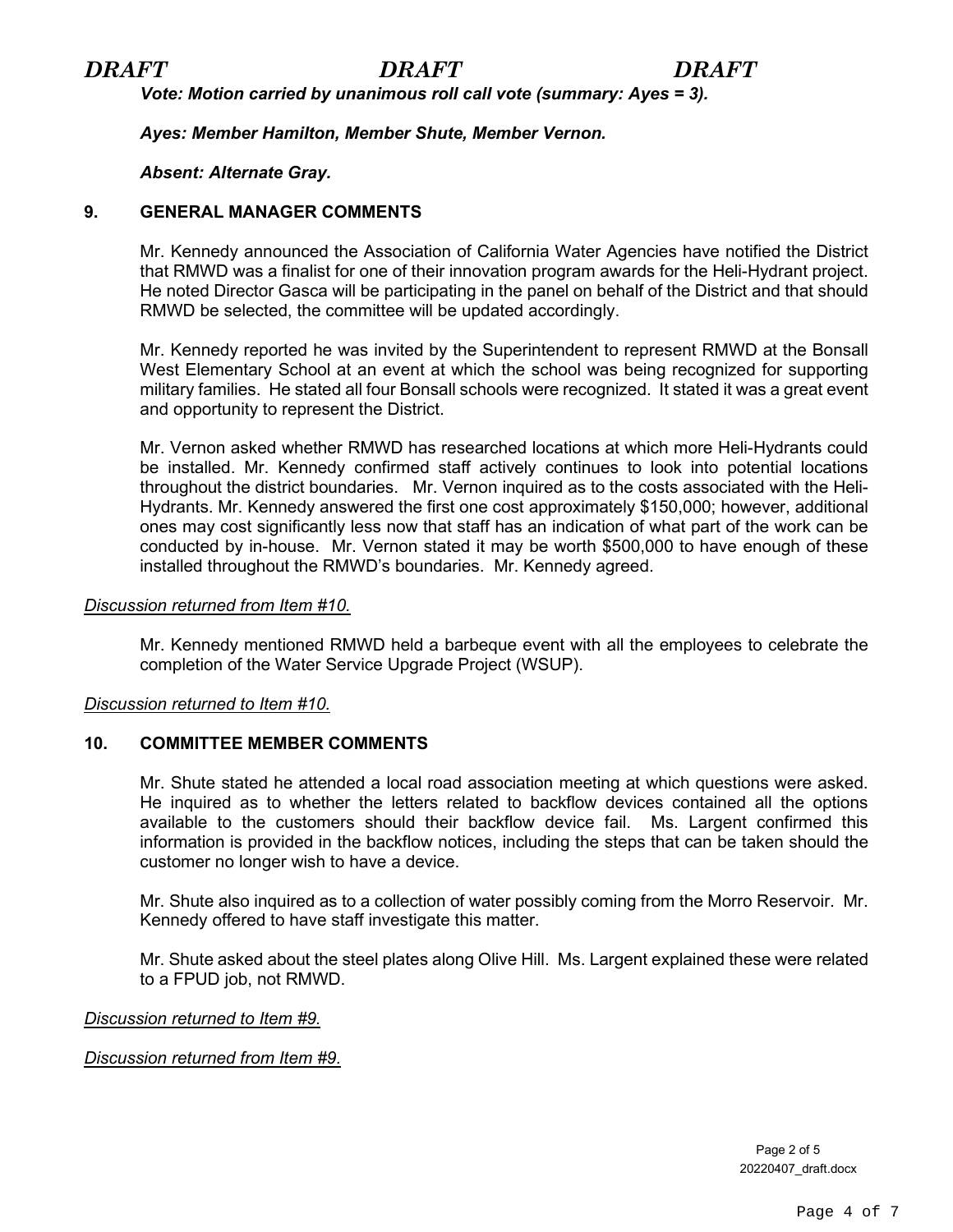# *DRAFT DRAFT DRAFT*

Mr. Shute said he was surprised of the level of awareness thirty people had related to RMWD's detachment efforts. Mr. Kennedy announced a Town Hall Meeting will be held on May 2, 2022 with Supervisor Desmond present.

### *Discussion went to Item #11.*

### **11. CUSTOMER SURVEY UPDATE**

Ms. Largent deferred this item to next month when more information will be available.

### *Discussion went to Item #12.*

### **12. COMMITTEE MEMBER RECRUITMENT UPDATE**

Mr. Kennedy noted Ms. Gray was working on this and should be deferred to next month when she is available to provide an update.

*Discussion went to Item #13.*

### **13. SDCWA SHUTDOWN UPDATE**

Mr. Kennedy reported the SDCWA shutdown went on schedule and how RMWD received positive feedback from the customers in the near vicinity of the project. He explained the pump stations that will be constructed with the funds the Board approved last month will eliminate any future "fire drills". Ms. Largent reported the funds Mr. Kennedy referenced have been deposited in the bank.

*Discussion went to Item #14.*

### **14. COMMUNITY EVENT PARTICIPATION IDEAS**

Ms. Largent noted the Avocado Festival was scheduled and how staff was hoping to receive some engagement pointers from Mr. Shute. Mr. Shute offered to join one of the Customer Service staff meeting and share some input.

Mr. Vernon suggested including something in the newsletter encouraging anyone holding a local community event to reach out to RMWD and possibly extend an invitation to participate.

*Discussion went to Item #15.*

### **15. CONSIDERATION OF A PUBLIC RELATIONS PIECE FOCUSED ON INTERAGENCY COOPERATION**

Mr. Kennedy stated at the April Board meeting, resolutions will be presented to the crews of both agencies who assisted with RMWD with the unexpected leaks in January.

*Discussion went to Item #16.*

Page 3 of 5 20220407\_draft.docx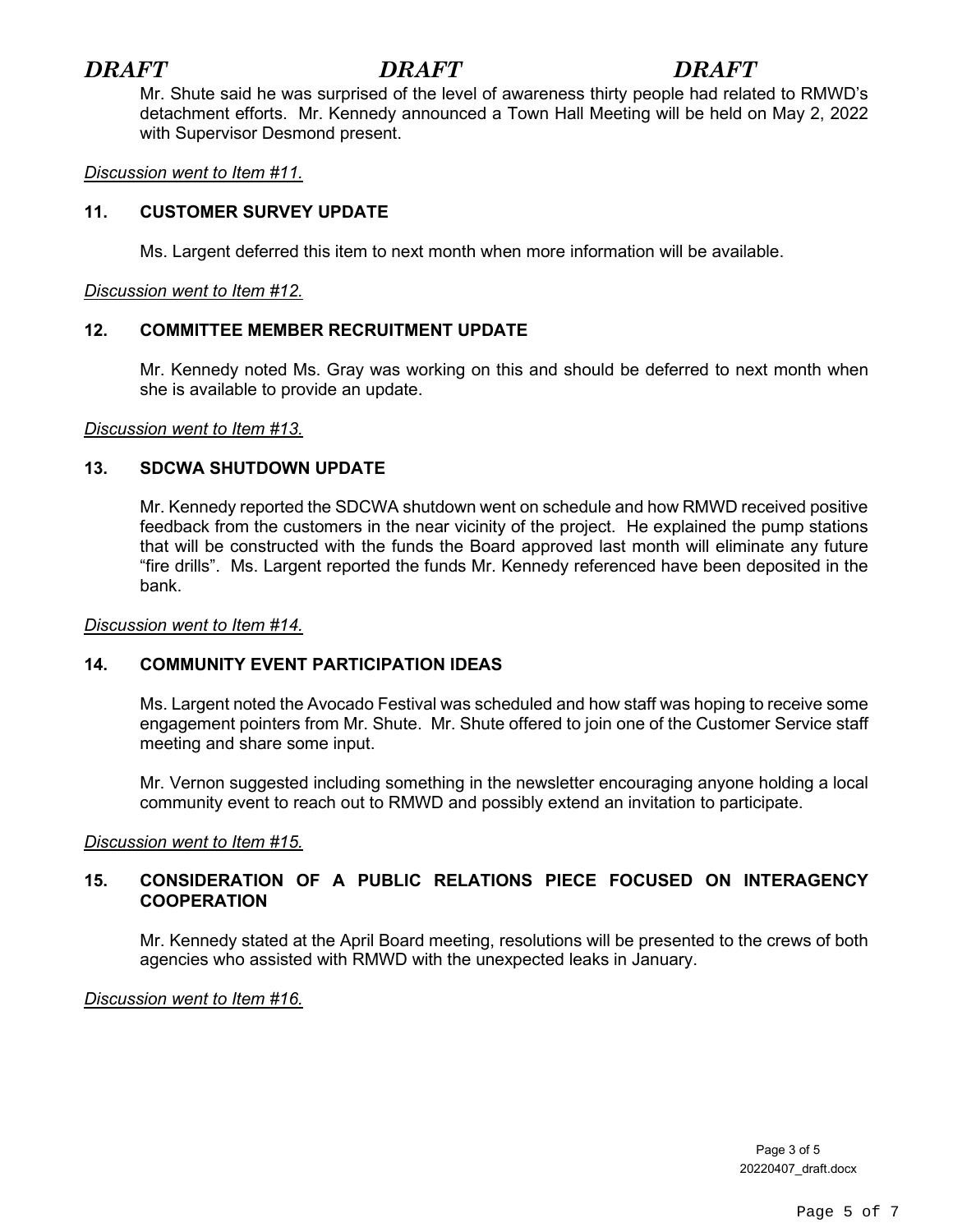# *DRAFT DRAFT DRAFT*

## **16. CROSS-CONNECTION OUTREACH**

Mr. Kennedy reported the backflow notices are being mailed out. He noted now that the WSUP project is complete reducing the check bill rates, the meter crew will be able to assist with the backflow program. Ms. Largent mentioned the shutoffs start next week for those who did not respond to the backflow notices.

Mr. Kennedy noted Director Mack had asked whether RMWD could formulate a repair program function where staff would be able to repair the backflow devices for an extra charge. He stated staff was conducting an analysis and will share the findings with the Board.

### *Discussion went to Item #17.*

### **17. CALL VOLUME UPDATE**

Ms. Largent reported RMWD's call volumes have been trending down over the past few months; however, there has been a slight increase due to the recent shutoffs. She noted the average talk time and amount of time spent in the queue have decreased. She pointed out the callers are provided with an option for RMWD to return the customer's call upon request.

Mr. Vernon inquired as to what time of day does call volume reaches its peak. Ms. Largent offered to research this and report back to the committee.

Mr. Khattab noted the program is set up to where the customer will remain on hold for a few minutes prior to the option for a call back is offered. Mr. Kennedy recommended decreasing the timeframe for making this option available.

*Discussion went to Item #18.*

### **18. PUBLIC COMMUNICATIONS AND RELATED MEDIA STORIES**

Mr. Hamilton referenced an article dated March  $31<sup>st</sup>$  related to a letter written from the Fallbrook Community Planning Group to LAFCO asking them to get the detachment going and follow the law.

Mr. Hamilton also spoke about the article published announcing LAFCO has approved the Municipal Service Review which includes RMWD. Mr. Kennedy added LAFCO also approved FPUD's Latent Power Activation for parks, streetlighting, and road maintenance as a subservient agency to the County and CSA 81; however, this is contingent upon FPUD passing a rate increase. Discussion ensued.

Mr. Kennedy announced there will be an article published at the end of the month related to agriculture written by an Associated Press reporter. He mentioned the reporter will meet with several other individuals as well.

### *Discussion went to Item #19.*

### **19. LIST OF SUGGESTED AGENDA ITEMS FOR THE NEXT SCHEDULED COMMUNICATIONS AND CUSTOMER SERVICE COMMITTEE MEETING**

It was noted updates on the customer survey, committee member recruitment, community events, public relations piece on focused on interagency cooperation, cross-connection outreach, Town Hall meeting, and shut offs be included on the next committee meeting agenda.

> Page 4 of 5 20220407\_draft.docx